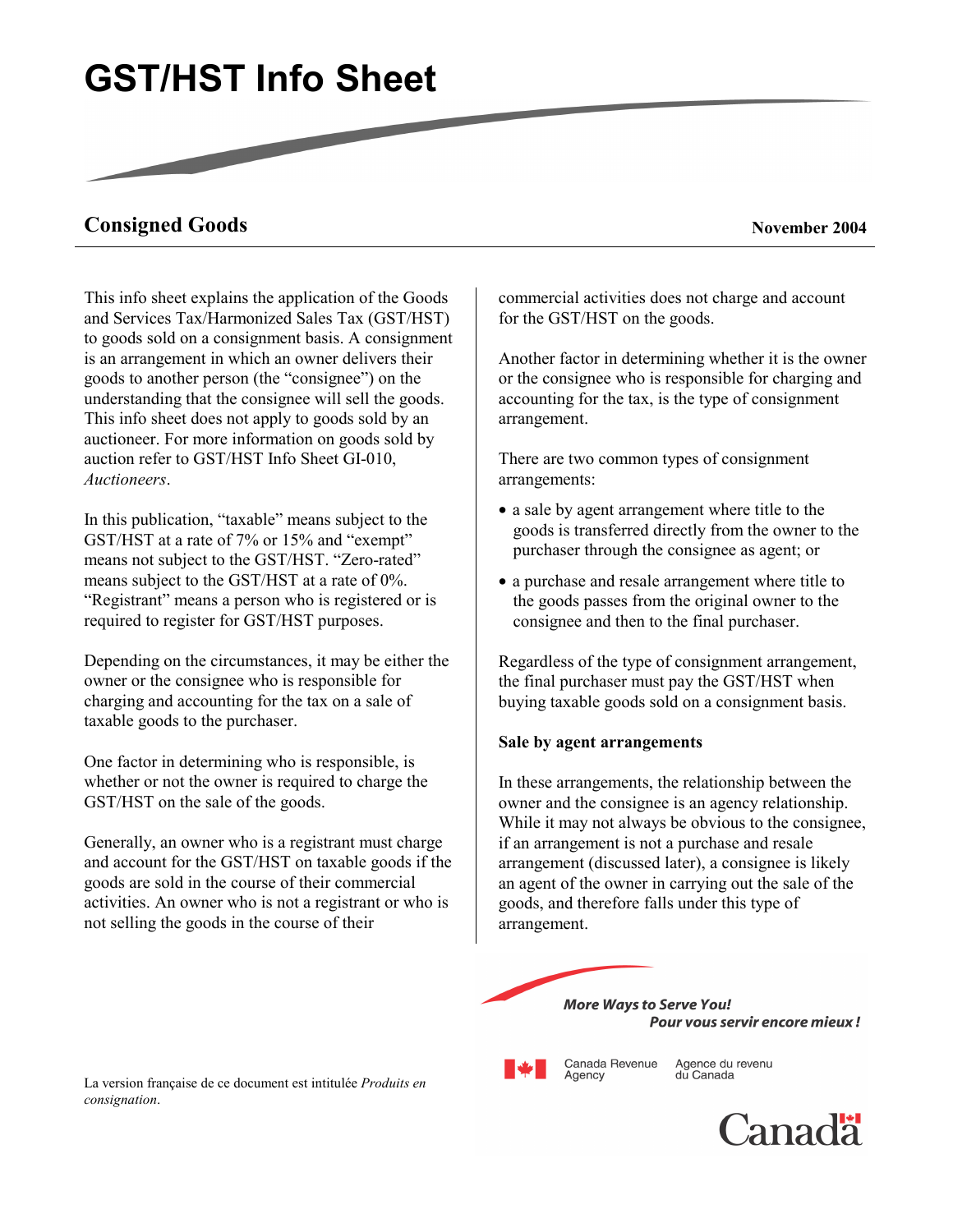The situations discussed below deal with the application of the GST/HST to the sale of goods (and to the agent's services) in the two most common sale by agent arrangement scenarios.

The scenarios do not address those circumstances where an owner and a consignee make joint elections with respect to the liability for charging and/or accounting for the tax. In the case where the owner would otherwise be required to account for the tax, an election allows the registrant consignee to account for the GST/HST, instead of the owner. Also, a registrant owner may elect to charge and account for the tax, rather than the registrant consignee, when the owner would otherwise not have to charge tax. Please call a GST/HST Rulings Centre at the toll free number 1-800-959-8287 if you require information on these elections.

## *General Rules – the owner must charge and account for the GST/HST*

According to the general principles of agency relationships, the sale of goods through a consignee as agent is considered to be a sale by the owner. As a result, if the owner would have been required to charge and account for the tax had they sold the goods directly to the purchaser, it is the owner who must charge and account for the tax on the sale of taxable goods sold through the consignee as agent.

If the consignee is a registrant, the consignee must charge and account for the tax on any services provided to the owner relating to the sale of the goods, including on their commission for the service of carrying out the sale of the goods.

 Mr. Smith, who is a registrant, is the owner of a boat that was used in his commercial activities. He delivers the boat to the Marina By the Sea in order to have the marina sell it and agrees to pay the marina a 10% commission for carrying out the sale. The marina is a registrant and acts as agent in making the sale on behalf of Mr. Smith.

Because Mr. Smith is a registrant that used the boat in his commercial activities, he must charge and account for the GST/HST on the sale of the boat to the purchaser. In turn, the marina must charge and account for the GST/HST on the commission charged to Mr. Smith for carrying out the sale.

### *Special rules – the consignee must charge and account for the GST/HST*

Special rules apply in situations where the consignee is a registrant and the owner would not have been required to charge the tax had they sold the goods directly to the purchaser. In this case, the sale of the goods (other than zero-rated or exempt goods) is considered to be a sale of taxable goods by the consignee. As a result, in these situations, the consignee must charge and account for the tax on the sale of the goods to the purchaser.

Also, the consignee is considered (except in limited circumstances) not to have provided the owner with services related to the sale of the goods. Therefore, the consignee does not charge the tax on their commission for the services provided to the owner of carrying out the sale of the goods.

Mr. and Mrs. Patel, who are non-registrants, are owners of a boat that they used for recreational purposes. They deliver the boat to the Marina By the Sea in order to have the marina sell it and agree to pay the marina a 10% commission for carrying out the sale. The marina is a registrant and acts as agent in making the sale on behalf of the Mr. and Mrs. Patel.

In this case, the marina must charge and account for the GST/HST on the sale of the boat to the purchaser because Mr. and Mrs. Patel are not required to collect the tax (they are not registrants and the boat was not used in commercial activities). In turn, the marina does not charge or account for the GST/HST on the commission charged to Mr. and Mrs. Patel for carrying out the sale.

#### **Purchase and resale arrangements**

In these arrangements, the relationship between the original owner and the consignee is a seller and purchaser relationship.

The situations discussed below deal with the application of the GST/HST to the sale of goods in the two most common purchase and resale arrangement scenarios.

#### *The original owner and consignee both must charge and account for the GST/HST*

An original owner who is a registrant must charge and account for the tax on the sale of taxable goods